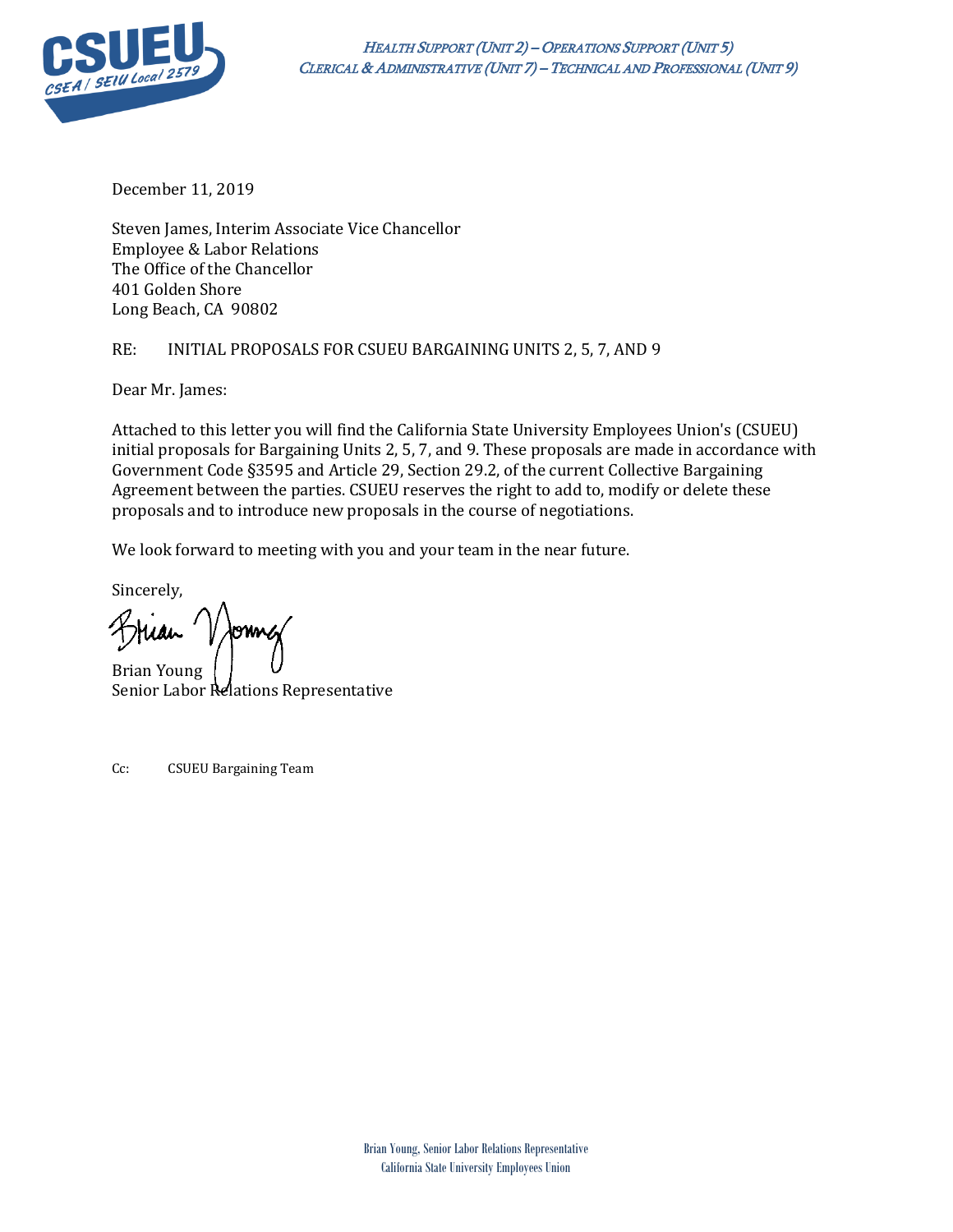*The California State University Employees Union (CSUEU) submits this public notice of our intention to modify the collective bargaining agreement between CSUEU and the California State University (CSU). CSUEU reserves the right to add to, modify, or delete these proposals and to introduce new proposals in the course of negotiations.*

## **Article 2 – Definitions**

CSUEU will propose amendments to the definitions of terms within the agreement.

## **Article 3 – Management Rights**

CSUEU will reopen this article in order to impose limits on contracting out decisions and require uniform application of management decisions.

## **Article 9 – Employee Status**

CSUEU will reopen this article to require an independent and objective review of out-of-class work. CSUEU will reopen this article to limit temporary employment.

## **Article 10 – Employee Performance**

CSUEU will reopen this article to improve the accuracy, consistency and fairness of the evaluation process and grant the right to remove a negative review after one year.

#### **Article 12 – Corrective Action**

CSUEU will reopen this article to strengthen the rights of employees to representation.

#### **Article 14 – Vacations and Holidays**

CSUEU will reopen this article to improve vacation accrual. CSUEU will reopen this article to address pay-out of vacation over the maximum accrual.

#### **Article 15 – Leaves of Absence With Pay**

CSUEU will reopen this article to improve leave procedures.

#### **Article 17 – Assignment/Reassignment**

CSUEU will reopen this article to revise provisions related to assignment, classification, and nonrepresented employees performing bargaining unit work.

#### **Article 20 - Salary**

CSUEU will reopen this article to provide for step movement through the salary scale. CSUEU will propose other modifications to salary provisions.